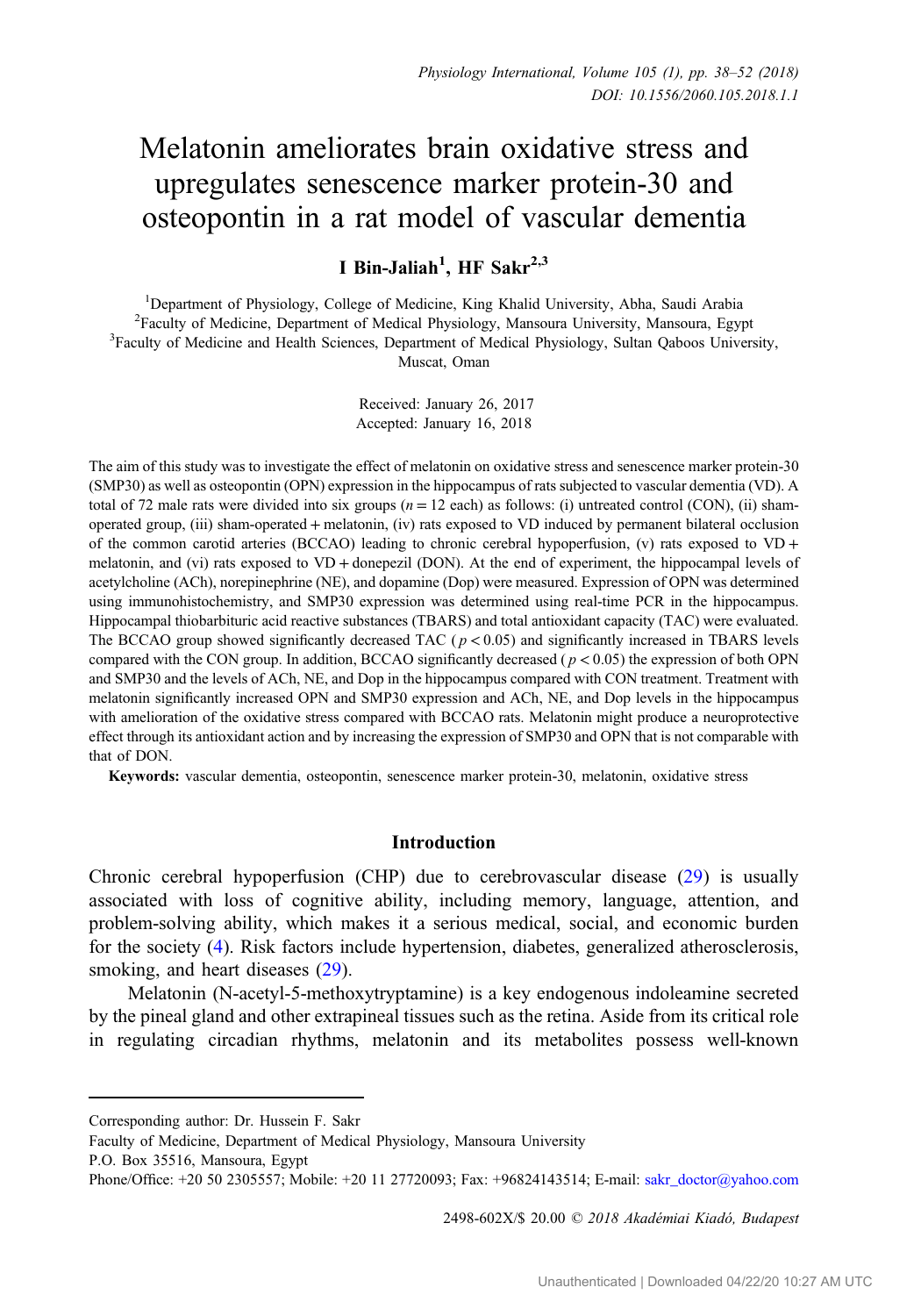antioxidant, anti-inflammatory, and antiapoptotic properties in the central nervous system (CNS) ([11,](#page-12-0) [25](#page-13-0), [26](#page-13-0), [34](#page-13-0), [56\)](#page-14-0). These characteristics and the ability of melatonin to quickly and easily cross the blood–brain barrier made exogenous melatonin administration a drug of choice against aging [\(13\)](#page-12-0) and some CNS conditions, such as Parkinson's disease [\(38](#page-13-0)), ischemia, and stroke ([33,](#page-13-0) [35](#page-13-0)). To a large extent, these neuroprotective effects of melatonin are ascribed to its antioxidant and antiapoptotic functions and its role in protecting against mitochondrial dysfunction ([26,](#page-13-0) [52,](#page-14-0) [56\)](#page-14-0).

Senescence marker protein-30 (SMP30) was first isolated as a hepatocyte aging factor in 1992. The expression of SMP30 was shown to decline with age. It is present in a variety of tissues, such as the brain, testes, and renal proximal tubular epithelial cells [\(19](#page-12-0)). The reported functions and activities of SMP30 are varied. Its major function is regulating cellular apoptosis through  $Ca^{2+}$  homeostasis [\(19](#page-12-0), [41](#page-13-0)). SMP30 exerted antiapoptotic effects through either sustained and elevated cellular  $Ca^{2+}$  or Fas-mediated apoptosis ([19\)](#page-12-0). Moreover, SMP30-deficient brains showed increased Mac-1 protein and myeloperoxidase activity, suggesting a putative antioxidant action for SMP30 ([46\)](#page-13-0).

Various factors, such as Bcl-2, Bax, cytochrome c, p53, and Fas, have been linked to apoptosis pathways [\(12](#page-12-0)). Bcl-2 was first discovered in mammals as an antiapoptosis marker. If Bcl-2 levels are higher than those of Bax, the condition facilitates cell survival. On the other hand, when Bax is upregulated compared with Bcl-2, the dimer facilitates apoptosis and triggers caspase-3 to cause a breakdown of cytoskeletal and nuclear proteins and nucleosomal fragmentation [\(22](#page-12-0)). Thus, the proportion of Bcl-2 relative to Bax may be a key controller of apoptosis.

Osteopontin (OPN) is a phosphorylated sialic acid-rich non-collagenous bone matrix protein that is distributed in various body fluids ([18](#page-12-0)). OPN was shown to be an important factor in bone remodeling. It is also expressed in immune cells including macrophages, neutrophils, and dendritic cells with varying kinetics. Recent studies have shown that OPN is neuroprotective because of its role in downregulating iNOS [\(27,](#page-13-0) [28](#page-13-0), [49\)](#page-14-0). This decreases reactive oxygen species (ROS) generation and leads to an antiapoptotic effect by inhibiting mitochondriarelated apoptosis pathways involving cytochrome c, cleaved caspase-3, and Bax ([10\)](#page-12-0).

Despite the protective effect of melatonin against oxidative stress and apoptosis induced by various neurological disorders including stroke and Alzheimer's disease (AD), the effect of melatonin on SMP30 and OPN expressions in an animal model of vascular dementia (VD) has not been investigated. This study was designed to investigate the protective effect of exogenous melatonin on the expression of SMP30 and OPN, apoptosis, as well as oxidative stress parameters in a rat model of VD. Preliminary results of this study were presented in an abstract form by Ismaeel Bin-Jaliah, as a recipient of the Physiological Society Travel Grant, at the 2017 Festival of Neuroscience that was hosted in April 2017 by the British Neuroscience Association in Birmingham, England, UK.

#### Material and Methods

## Animals

This study used 72 male Sprague–Dawley rats weighing 170–200 g. All rats were bred and housed in the research center at the Mansoura University College of Medicine (Mansoura, Egypt) at a temperature of  $23 \pm 1$  °C and a 12-h light–dark cycle. All rats had free access to water. They were fed standard laboratory chow during the acclimatization period before being divided into groups. All experimental procedures were approved by the medical research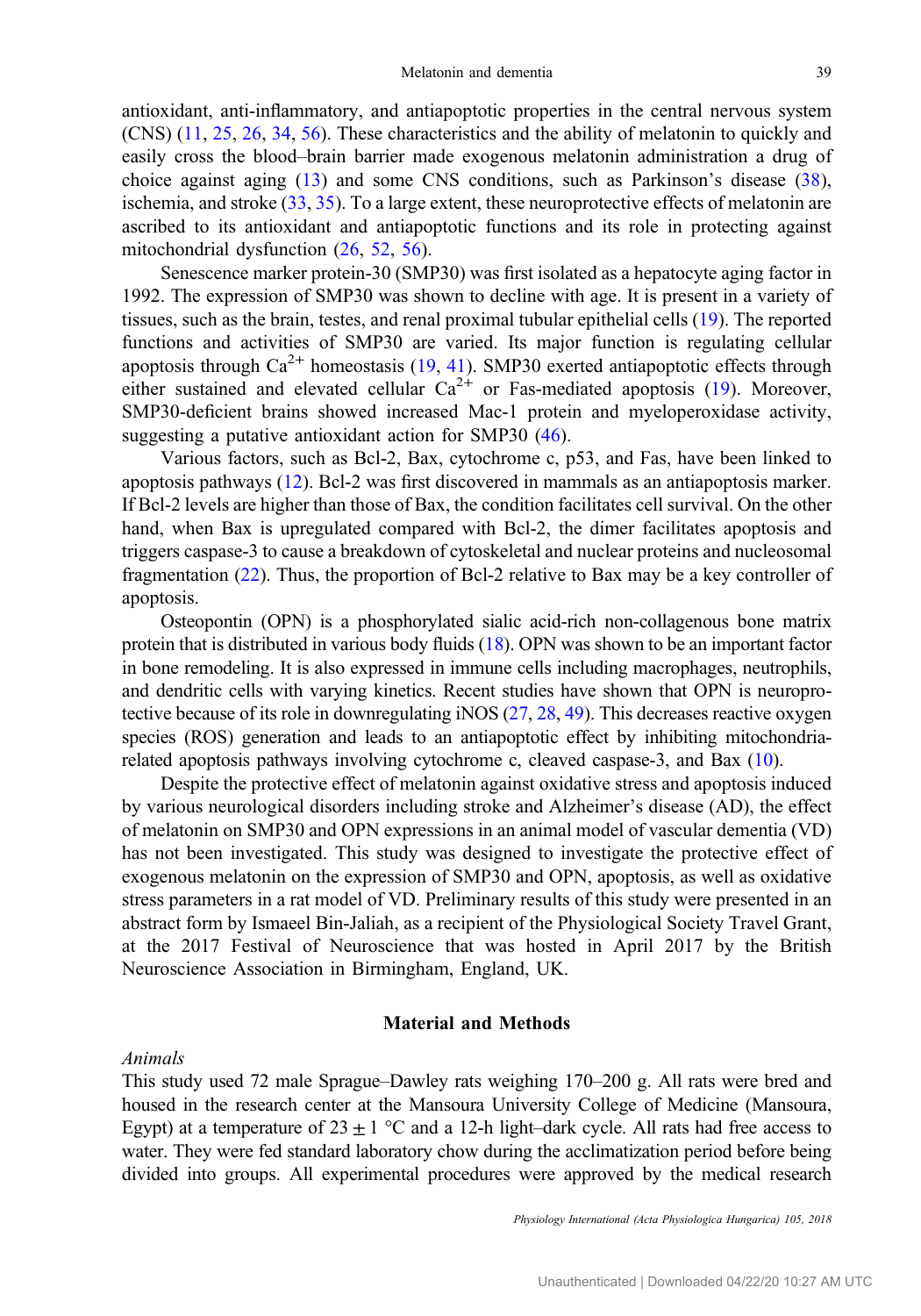ethical committee at Mansoura University. The rats were taken care for in accordance with the Guide for the Care and Use of Laboratory Animals (1996, published by National Academy Press, 2101 Constitution Ave. NW, Washington, DC 20055, USA) (NIH publication no. 85-23, revised 1996). This work is part of the collaboration between the Department of Physiology, College of Medicine, King Khalid University, Abha, Saudi Arabia and the Department of Medical Physiology, College of Medicine, Mansoura University, Egypt.

Experimental groups and preparation of melatonin. Melatonin (Sigma, St Louis, USA) was prepared fresh every day 10 min before administration by dissolving 1.72 mg of the drug in 0.5 ml of 96% ethanol to prepare a stock solution. The working solution administered to rats was prepared by diluting 288 μl of stock solution in 500 ml drinking water to give a final melatonin concentration of 20  $\mu$ g/ml [\(42](#page-13-0)). Seventy-two rats were divided into six groups  $(n = 12 \text{ each})$  as follows: (i) untreated control (CON), (ii) sham-operated group, (iii) sham-operated + melatonin, (iv) exposed to VD based on permanent bilateral occlusion of the common carotid arteries (BCCAO) leading to CHP was used, (v) exposed to  $VD +$  melatonin (BCCAO + melatonin), and (vi) exposed to  $VD +$  donepezil (BCCAO + DON). Melatonin was administered orally during the dark period using water bottles covered with aluminum foil. Melatonin administration started 1 h before induction of 2 vessel occlusion (2-VO) and continued for 28 consecutive days ([36\)](#page-13-0). Equal volumes of drinking water were supplied to all groups. To daily calculate melatonin consumption, the melatoninadministered groups were housed at one rat/cage, and daily water consumption was calculated. Based on this information and based on the rat's body weight, the average daily melatonin intake was  $187.6 \pm 8.62 \mu g/100 \text{ g}$  bwt. DON was administered intraperitoneally (i. p.) at 3 mg/kg/day for 28 consecutive days.

Global cerebral hypoperfusion (BCCAO). Permanent BCCAO with hypotension (2-VO) was used to induce CHP [\(43](#page-13-0), [48](#page-14-0)).

Hippocampi collection. All rats were killed by cervical dislocation after being anesthetized with sodium pentobarbital  $(60-70 \text{ mg/kg}, i.p.).$  Their brains were removed and immediately placed into an ice–cold dish. The hippocampus from each brain was quickly dissected according to the neuroanatomy atlas under a stereomicroscope. The hippocampus was weighed (average weight:  $160 \pm 12.3$  mg), frozen in liquid nitrogen, and stored at  $-80$  °C for later use. Assay of neurotransmitters, TBARS, GSH, CAT, SOD, and TAC. Hippocampus samples were transferred into a Petri dish and homogenized separately in 0.1 mol Tris-HCl buffer, pH 7.4, using a Potter-Elvehjem homogenizer (NW Kennesaw, GA 30144, USA) at 4 °C with a diluting factor of 4. The crude tissue homogenate was centrifuged at a speed of 9,000 rpm for 15 min in a cold centrifuge. The supernatant was collected and stored at −20 °C until the levels of dopamine (Dop), norepinephrine (NE), and acetylcholine (ACh) concentrations were measured by ELISA obtained from Abnova (Taipei City 114, Taiwan). Malondialdehyde was also measured using the thiobarbituric acid reactive substances (TBARS) method ([53](#page-14-0)). Moreover, total antioxidant capacity (TAC) was measured according to a published method [\(20\)](#page-12-0). The results are expressed as trolox equivalents per gram wet tissue weight. The levels of glutathione (GSH) (Cayman Chemical, Ann Arbor, MI, USA), superoxide dismutase (SOD) (Cayman Chemical, Ann Arbor), and catalase (CAT) (Northwest Life Science Specialties, Vancouver, WA, USA) were measured according to the manufacturer's instructions.

Immunohistochemical localization of OPN in the hippocampus. The right hippocampi of six rats from the different groups were paraffin embedded and cut into 5-μm thick sections on a microtome. Immunohistochemistry was performed using the avidin–biotin complex (ABC) technique. First, sections were deparaffinized in xylene, dehydrated in a descending ethanol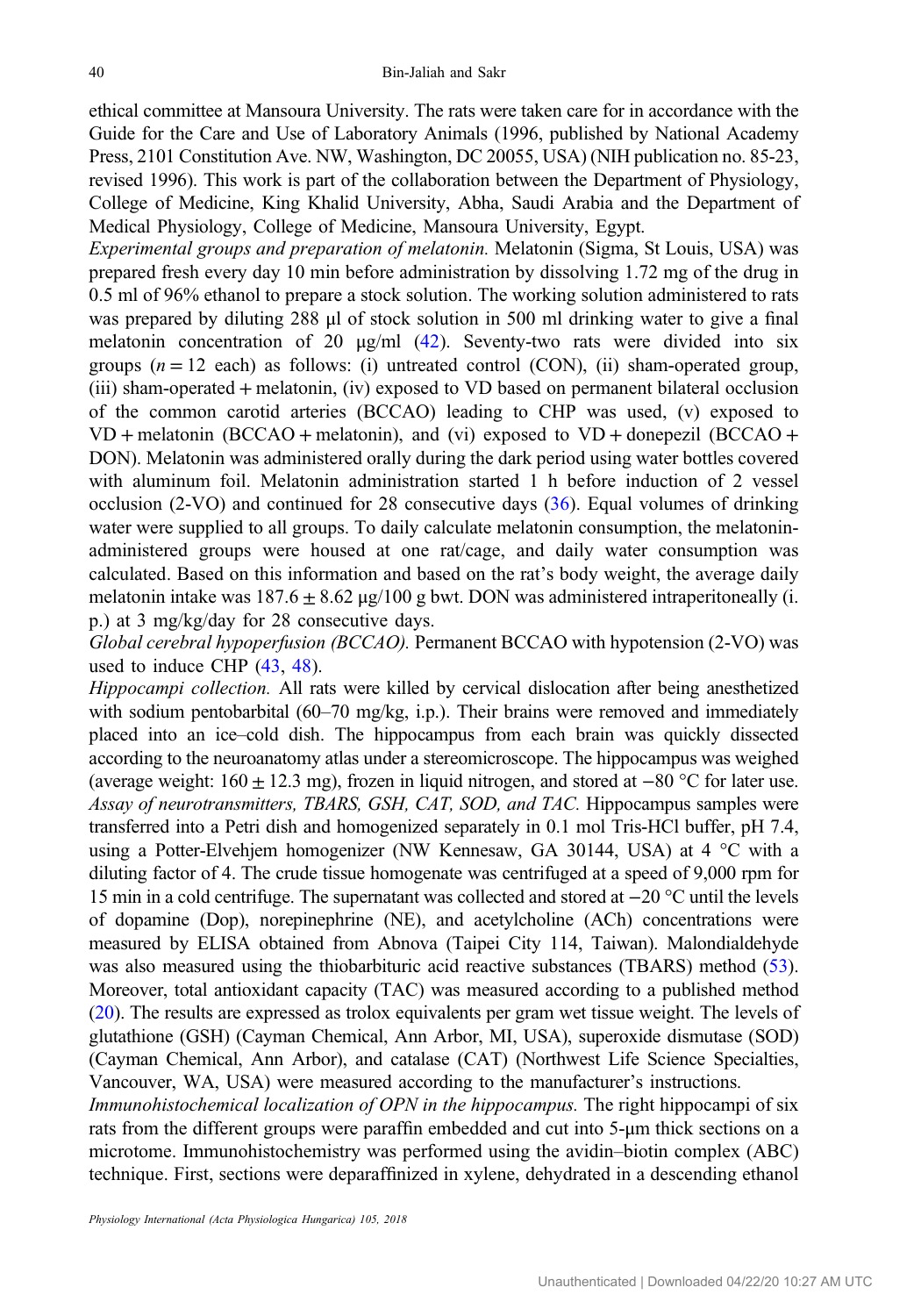series (100%, 90%, and 70%, v/v), immersed in a retrieval solution (DAKO 51700; DAKO Diagnostics S.A., Barcelona, Spain), and washed in phosphate-buffered solution (PBS) for 5 min. Next, the endogenous peroxidase activity was inhibited with  $3\%$  H<sub>2</sub>O<sub>2</sub> in absolute methanol for 30 min and washed in PBS. Non-specific antibody binding was blocked by incubating with normal goat serum (DAKO X 909; DAKO Diagnostics S.A.) in PBS diluted with the ratio of 1:4. The excess serum was blotted, and the sections were incubated with primary antibodies (rabbit anti-OPN affinity-purified polyclonal antibody) diluted with the ratio of 1:100 in PBS for 2 h at room temperature. Sections were washed thrice for 5 min in PBS. The sections were incubated for 30 min in pre-diluted anti-rabbit biotinylated universal secondary antibody. At the end of 30 min, sections were washed in PBS for 5 min and incubated in prepared ABC reagent for another 30 min (DAKO LSAB 2 Kit; DAKO Diagnostics S.A.). Peroxidase detection was achieved using 3,30-diaminobenzidine tetrahydrochloride as a chromogen followed by washing in PBS for 5 min. PBS was used in place of the antibody as a negative CON. Positive immunoreactions were characterized by brown dot-like cytoplasmic expression, whereas negative immunoreactivity remained unlabeled. The density of the antibody labeling was measured using an image analyzer (SAMBA 2005; Villeneuve d'Ascq, France). The density values were expressed as percentages [optical density = log10 (1/light transmission)]. This densitometric analysis has previously been used as a semiquantitative technique in rats ([44\)](#page-13-0).

Quantitative real-time PCR (Q-PCR) for determining the levels of gene expression. Total RNA isolation, purification, and concentration measurement were performed as described by Sakr et al. ([41\)](#page-13-0). The sequences of the primers used were designed by other authors: SMP30, forward: 5′AGGCATCAAAGTGTCTGCTGTTT3′; reverse: 5′GACTGTCGAAGTGCCA forward: 5'AGGCATCAAAGTGTCTGCTGTTT3'; reverse: 5'GACTGTCGAAGTGCCA<br>CTGAACT3' ([17](#page-12-0)). Bax, forward: 5'CCAGGACGCATCCACCAAGAAGC3'; reverse: 5' CTGAACT3' (17). Bax, forward: 5'CCAGGACGCATCCACCAAGAAGC3'; reverse: 5'<br>TGCCACACGGAAGAAGACCTCTCG3' (136-bp product size) ([23\)](#page-13-0). Bcl-2, forward: 5' TGCCACACGGAAGAAGACCTCTCG3' (136-bp product size) (23). Bcl-2, forward: 5' GGATGACTTCTCTCGTCGCTACCGT3'; reverse: 5'ATCCCTGAAGAGTTCCTCCAC CAC3' (118-bp product size) (23). β-actin, forward: 5'GTCGTACCACTGGCATTGTG3'; reverse: 5'CTCTCAGCTGTGGTGGTGAA3' ([51\)](#page-14-0).

Reactions were performed in duplicates as discussed previously ([3\)](#page-12-0). For Bax and Bcl-2, Q-PCR was performed according to the method described by Li et al. [\(23](#page-13-0)) using the following mix and program: the reactions were performed in a 20-μl volume mix containing 10-μl SYBR Green I mixture, 1-μl primers, 1-μl cDNA, and 1-μl sterile, and distilled deionized water. Cycling conditions were as follows: 3 min at 95  $\degree$ C, 44 cycles of 15 s at 95  $\degree$ C, 20 s at 60 °C, and 15 s at 72 °C.

The specific amplification of each product was performed as previously described [\(3](#page-12-0)). The relative gene expression levels were calculated using arithmetic formulae. The CON nontreated samples were used as calibrators. The amount of target, normalized to an endogenous housekeeping gene (β-actin) and relative to the calibrator, is given by  $\Delta \Delta C_T$ , where  $\Delta \Delta C_T = \Delta C_T$  (sample)– $\Delta C_T$  (calibrator), and  $\Delta C_T$  is the  $C_T$  of the target gene subtracted from the  $C_T$  of the housekeeping gene. For the untreated CON sample,  $\Delta \Delta C_T$  equals zero, and  $2<sup>0</sup>$  equals one, so that the fold change in gene expression relative to the untreated CON equals one. For the treated samples (studied group samples), evaluation of  $\Delta \Delta C_T$  indicates the fold change in gene expression relative to the untreated CON.

#### Statistical analysis

The data were expressed as the mean  $\pm$  standard deviation. Data were processed and analyzed using the SPSS version 10.0 (SPSS Inc., Chicago, IL, USA). One-way analysis of variance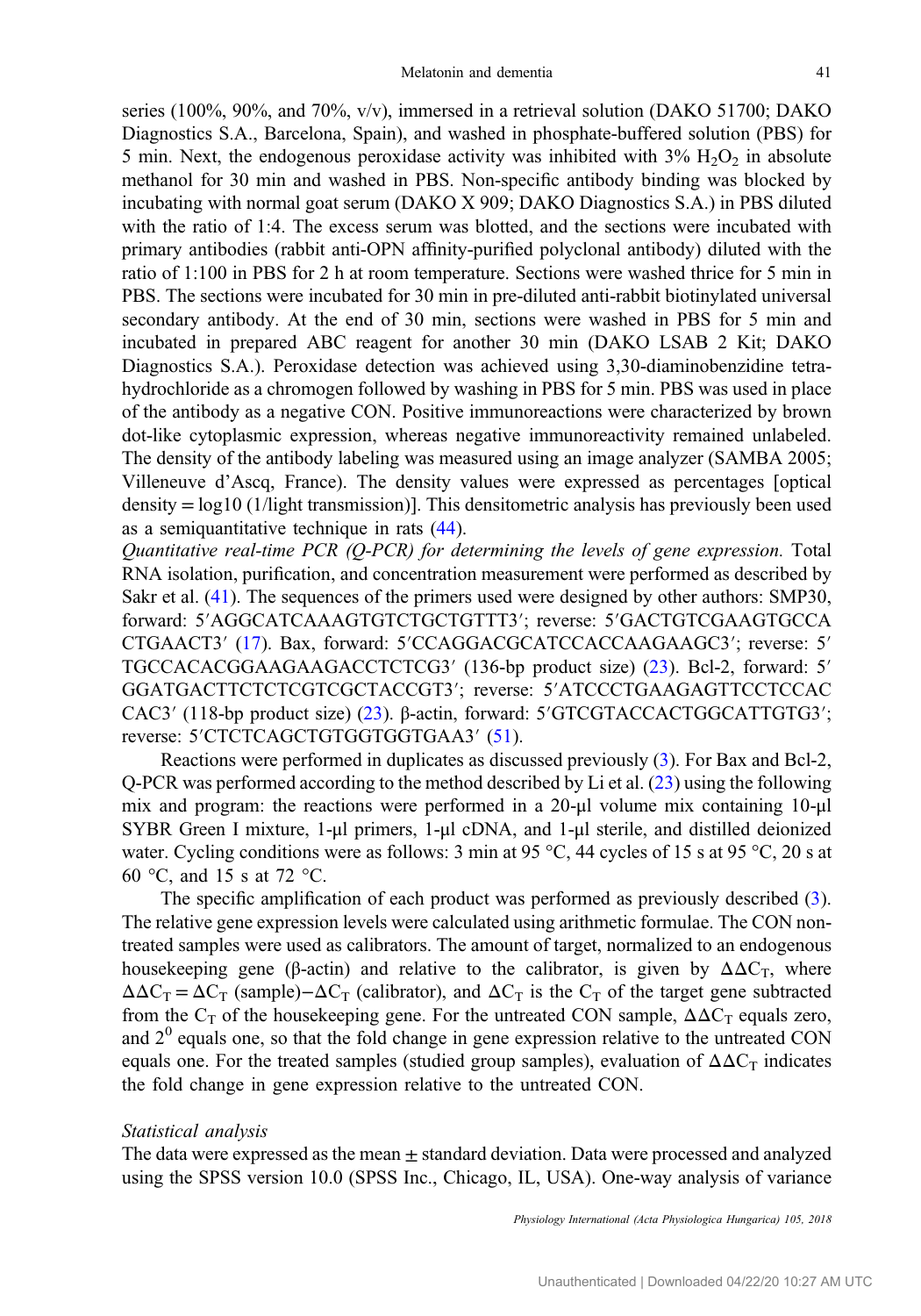was carried out, followed by Tukey's *post-hoc* test. Pearson's correlation statistical analysis was performed to detect a probable significance between two different parameters. The results were considered significant, if  $p \le 0.05$ .

## **Results**

Compared with the CON group, the sham and sham + melatonin groups did not exhibit any significant changes in any of the measured parameters (data not shown).

## Effect of melatonin treatment after BCCAO on the hippocampal levels of TBARS, GSH, CAT, SOD, and TAC

As expected, BCCAO produced a significant  $(p < 0.05)$  increase in TBARS. It also significantly decreased the TAC, SOD, CAT, and GSH ( $p < 0.05$ ) compared with the CON group. In rats that received melatonin, TBARS significantly decreased ( $p < 0.05$ ) with significantly increased SOD, CAT, GSH, and TAC ( $p < 0.05$ ) compared with BCCAO in the hippocampus. Although melatonin changed TBARS, TAC, SOD, CAT, and GSH, the results were still significant compared with the CON group. DON treatment after BCCAO did not significantly change the oxidative stress parameters compared with the BCCAO and BCCAO + melatonin groups (Figs 1 and [2](#page-5-0)).

Effect of melatonin treatment on the hippocampal levels of ACh, NE, and Dop after BCCAO In response to BCCAO, the levels of ACh, NE, and Dop significantly dropped ( $p < 0.05$ ) in the hippocampus compared with the CON group. Melatonin treatment after BCCAO significantly ( $p < 0.05$ ) increased the levels of ACh, NE, and Dop compared with the BCCAO group, but it was still significantly  $(p < 0.05)$  lower than in the CON group. Moreover, DON treatment plus BCCAO significantly ( $p < 0.05$ ) increased the hippocampal levels of ACh, NE, and Dop compared with the BCCAO group. However, it was still



Fig. 1. The level of TBARS (A) and TAC (B) in the hippocampus. All data are expressed as the mean  $\pm$  SD ( $n = 12$ ). CON: control group; BCCAO: bilateral common carotid artery occlusion; DON: donepezil; TBARS: thiobarbituric acid reactive substances; TAC: total antioxidant capacity. a:  $p < 0.05$  compared with the control group. b:  $p < 0.05$ compared with the BCCAO non-treated group. c:  $p < 0.05$  compared with the BCCAO + melatonin-treated group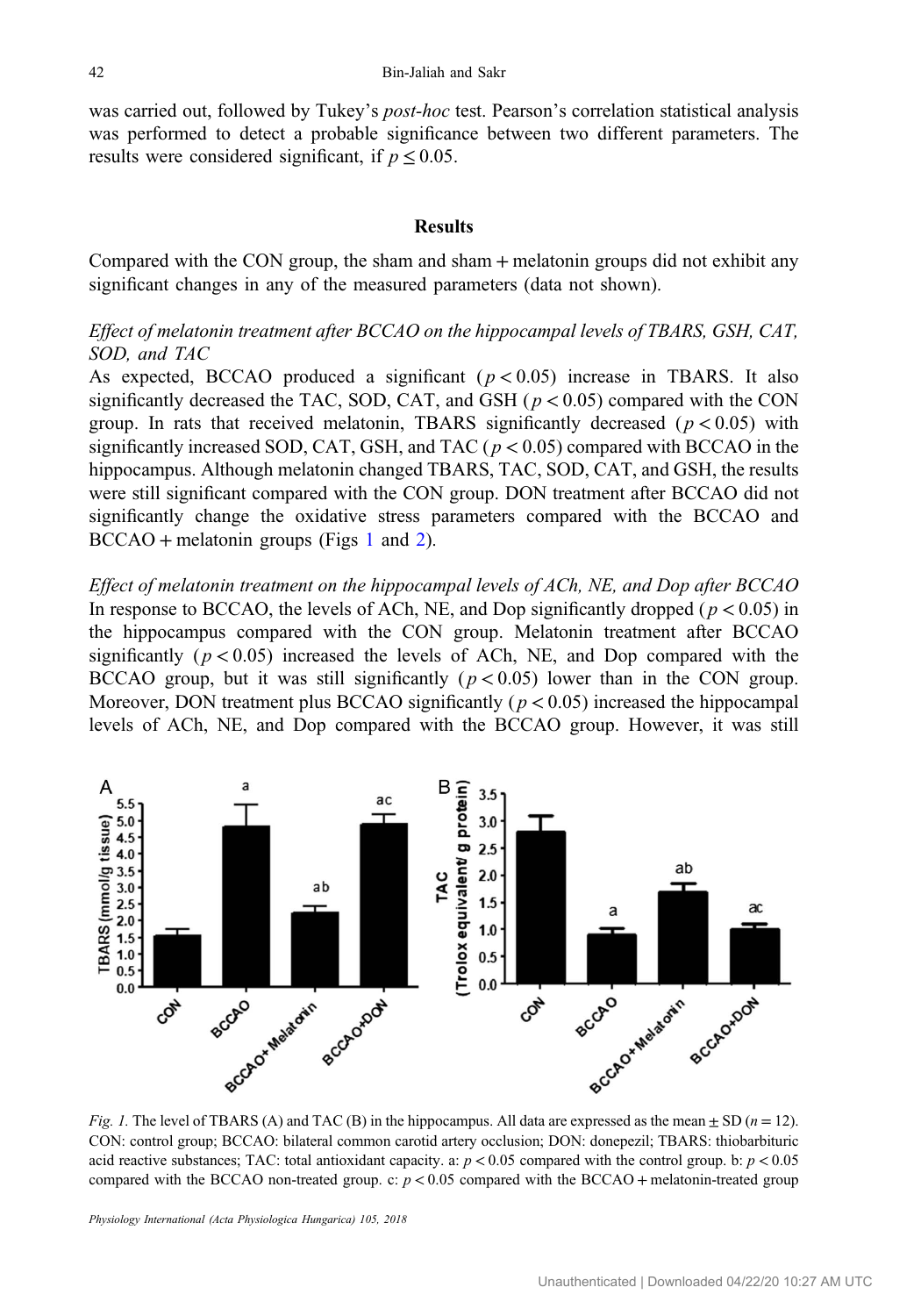<span id="page-5-0"></span>

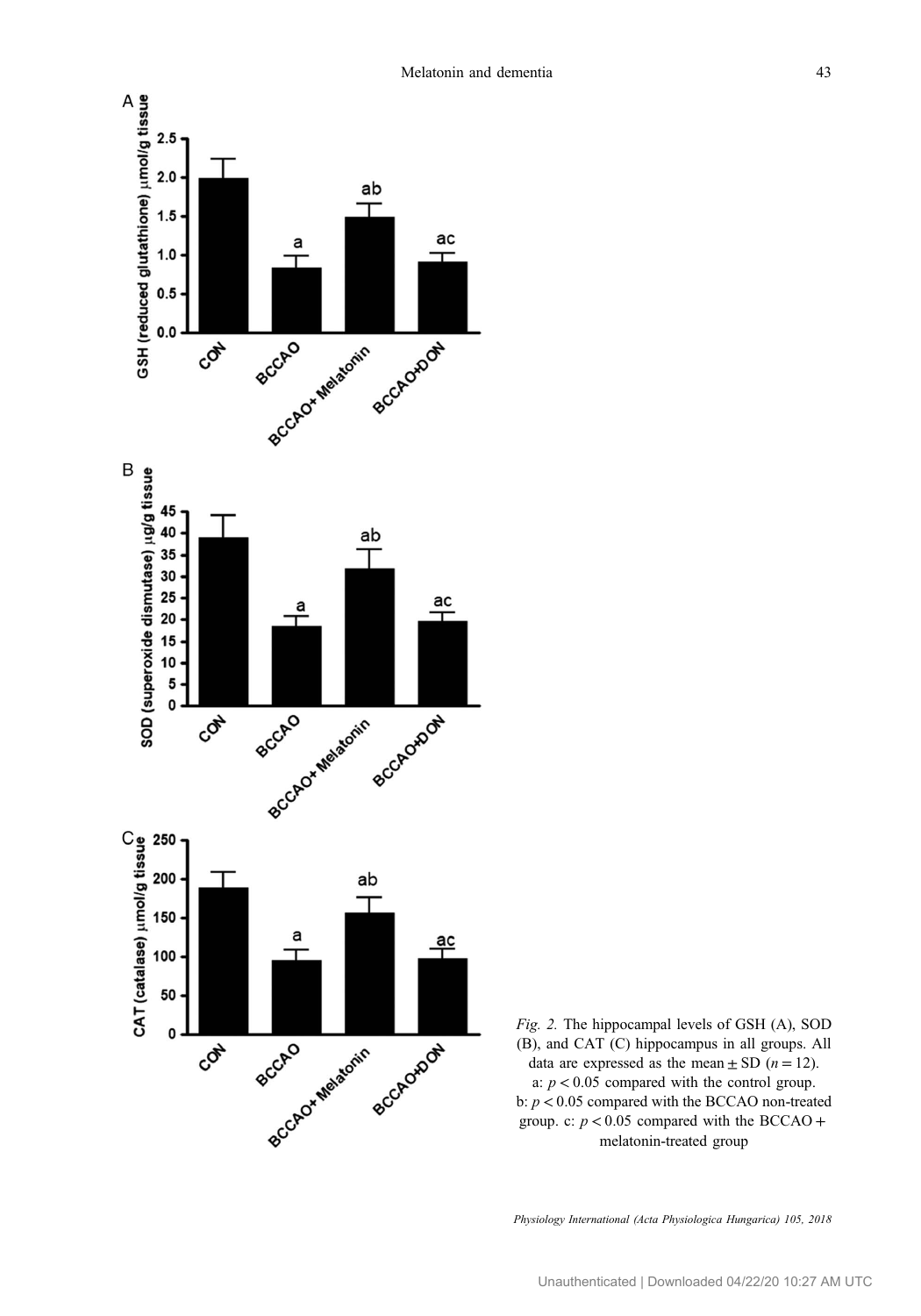significantly ( $p < 0.05$ ) lower than in the CON group. DON treatment after BCCAO produced an insignificant ( $p > 0.05$ ) increased ACh compared with the BCCAO + melatonin group. On the other hand, melatonin significantly ( $p < 0.05$ ) increased the hippocampal levels of both NE and Dop compared with the DON group (Fig. [3](#page-7-0)).

# Effect of melatonin treatment on the expression of SMP30, Bax, and Bcl-2 in the rat hippocampus

Compared with CON rats, SMP30 and Bcl-2 significantly decreased ( $p < 0.05$ ) with a significant increase ( $p < 0.05$ ) in Bax in response to BCCAO and BCCAO + DON (Fig. [4](#page-8-0)). Melatonin increased the expression of SMP30 and Bcl-2 and downregulated Bax significantly ( $p < 0.05$ ) compared with BCCAO. Melatonin significantly ( $p < 0.05$ ) restored SMP30, Bcl-2, and Bax expression to levels comparable with CON. BCCAO + DON produced less ameliorative effects compared with melatonin.

## Effect of melatonin treatment on the expression of OPN in the rat hippocampus

In response to BCCAO, the expression of OPN significantly decreased ( $p > 0.05$ ) compared with that in CON rats (Figs [5](#page-9-0) and [6](#page-9-0)). Melatonin after BCCAO significantly increased  $(p < 0.05)$  the OPN expression compared with the BCCAO group, but it was still significantly lower ( $p < 0.05$ ) than that in the CON group.

## **Correlations**

Figure [7A](#page-10-0) showed a negative Pearson's correlation between TBARS and SMP30  $(r = -0.8095)$  ( $p < 0.0001$ ) for all rats (n = 48). Figure [7B](#page-10-0) showed a negative Pearson's correlation between TBARS and OPN ( $r = -0.9396$ ) ( $p < 0.0001$ ) for all rats ( $n = 48$ ).

## **Discussion**

This study was performed with BCCAO to study the effect of melatonin on VD in rats. VD is associated with: (i) decreased ACh, NE, and Dop; (ii) increased oxidative stress parameters with decreased antioxidant enzymes; (iii) increased apoptosis marked by decreased Bcl-2 and increased Bax; and (iv) decreased expression of both OPN and SMP30. Treatment with the neurohormone melatonin for 28 days in a rat model of VD ameliorated oxidative stress, increased antioxidant enzymes and capacity, and upregulated the suppressed expression of OPN and SMP30. In addition, the antiapoptosis gene Bcl-2 increased with decreased Bax expression in the hippocampus.

Hippocampi isolated from BCCAO rats showed a significant decrease in the level of the neurotransmitters compared with the CON group. These results were consistent with previous studies ([43](#page-13-0)). On the other hand, melatonin increased the level of neurotransmitters. These data agreed with previous studies that examined the effects of melatonin on various rat models of neurotoxicity. The mechanism by which melatonin increased ACh is dependent upon the prevention of peroxynitrite-induced inhibition of choline transport and choline acetyl transferase activity in several neuronal proteins from synaptosomes ([24\)](#page-13-0) and inhibition of NE and Dop reuptake  $(7)$  $(7)$ . In this study, we used DON at 3 mg/kg/day i.p. as described by Birks and Harvey [\(5\)](#page-12-0). They concluded that it improves cognition in dementia. In addition, Sakr et al. [\(43\)](#page-13-0) confirmed that DON improved the working and reference memories in a rat model of VD ([43\)](#page-13-0). DON is one of the three ACh esterase inhibitors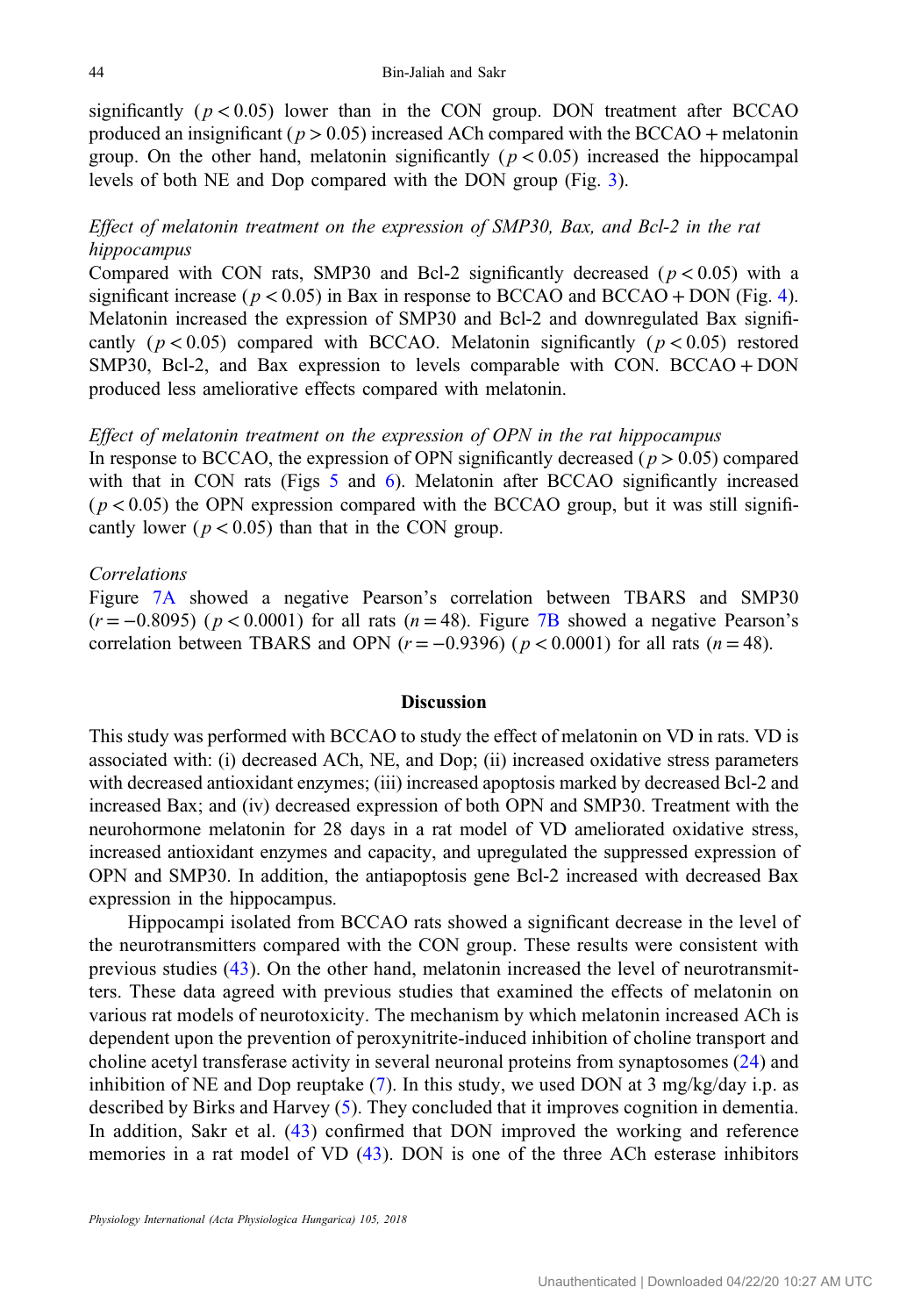<span id="page-7-0"></span>

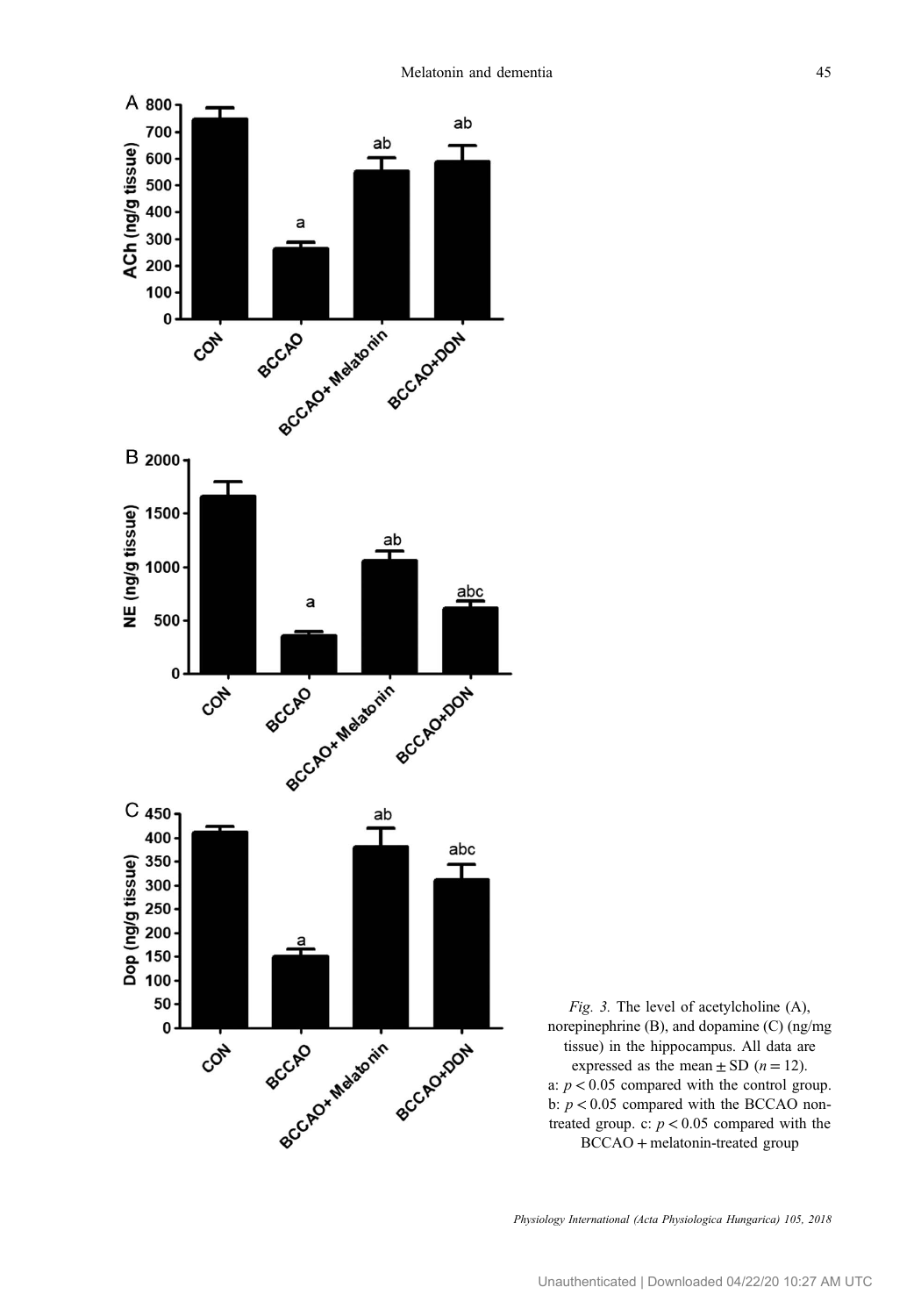<span id="page-8-0"></span>

Fig. 4. (A) SMP30, (B) Bcl-2, and (C) Bax expression in the hippocampus of all groups. All data are expressed as the mean  $\pm$  SD  $(n = 12)$ . a:  $p < 0.05$  compared with the control group. b:  $p < 0.05$  compared with the BCCAO non-treated group. c:  $p < 0.05$  compared with the BCCAO + melatonin-treated group

Physiology International (Acta Physiologica Hungarica) 105, 2018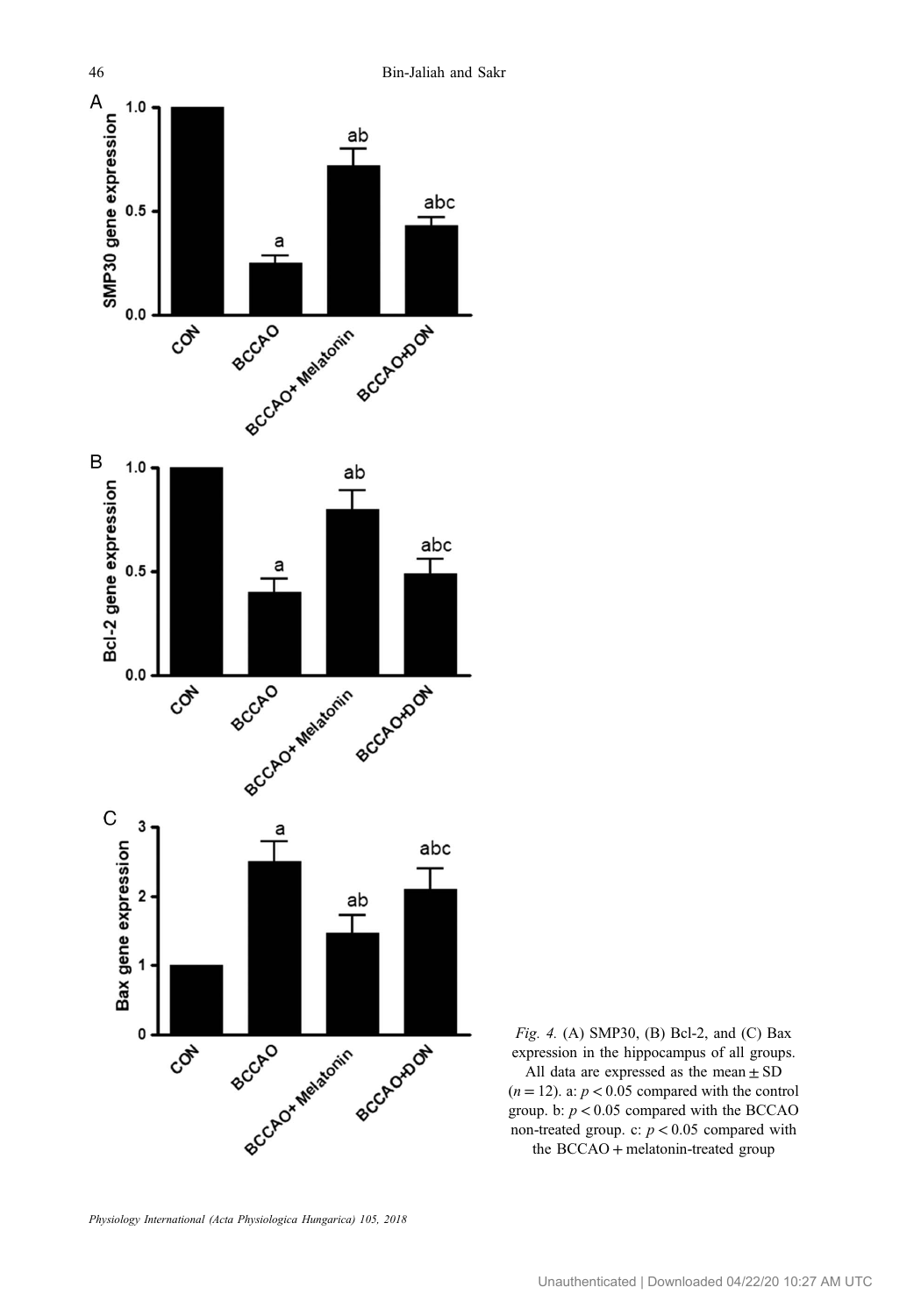<span id="page-9-0"></span>

Fig. 5. Osteopontin immunoreactivity (arrows) appears as brown pigment. (A) Control group, (B) untreated BCCAO group, (C) BCCA + melatonin, (D) BCCAO + DON



Fig. 6. Densitometric analysis of the immunohistochemical labeling of osteopontin (OPN) protein in the hippocampus tissues of all groups of rats. Values are given as the mean  $\pm$  SD of five areas/slide of six rats in each group. OD: optical density. a:  $p < 0.05$  compared with the control group. b:  $p < 0.05$  compared with the BCCAO non-treated group. c:  $p < 0.05$  compared with the BCCAO + melatonin-treated group

currently approved for treating AD symptoms and delaying the decline in cognitive function  $(32)$  $(32)$ .

It is well known that ischemic hypoxia is associated with decreased neuronal activity, neurotransmitter synthesis, and uptake [\(47](#page-14-0)). BCCAO increased oxidative stress in the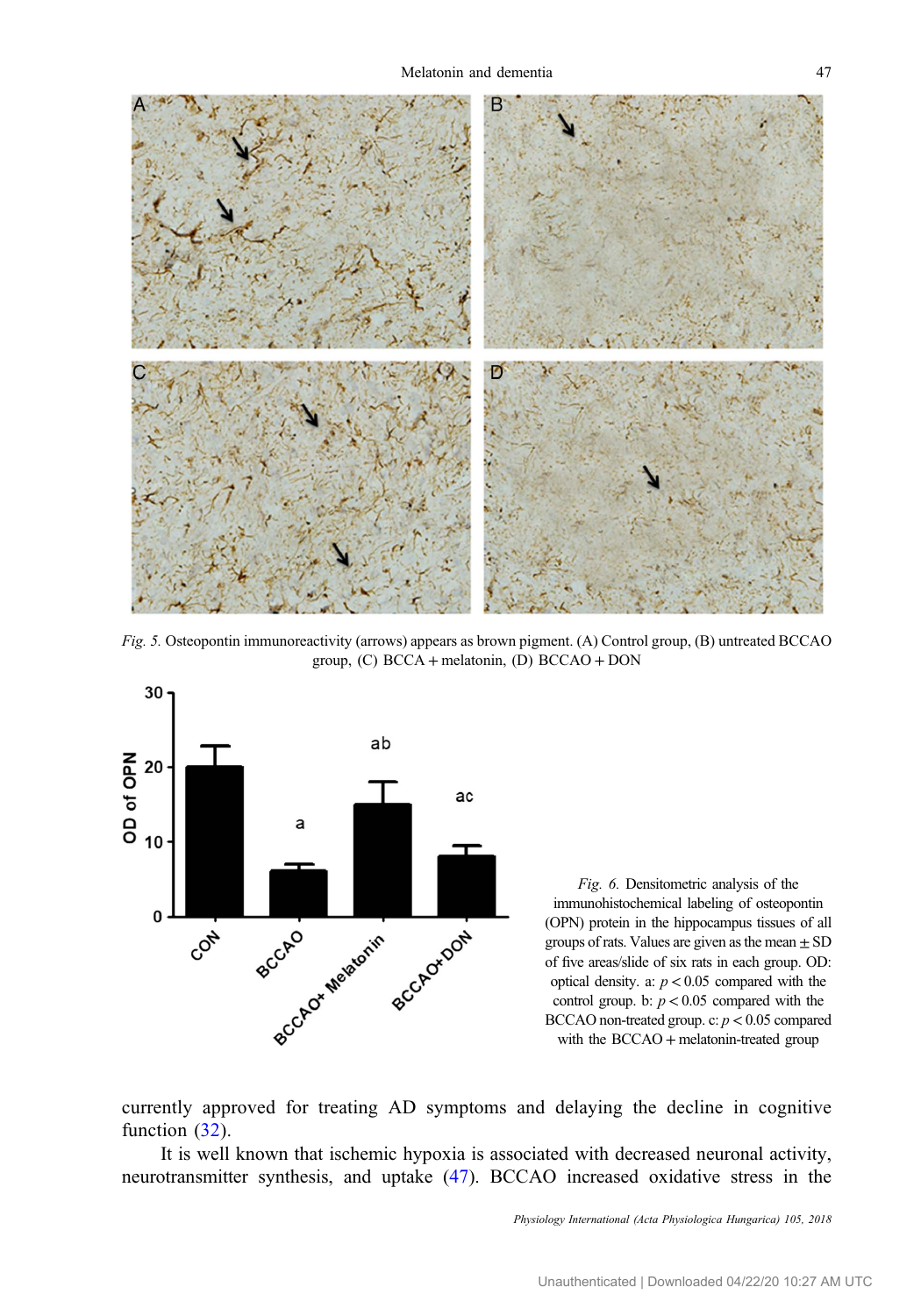<span id="page-10-0"></span>

Fig. 7. (A) shows a negative correlation between TBARS and OPN ( $r = -0.9396$ ) ( $p < 0.0001$ ) for all rats ( $n = 48$ ). (B) shows a negative correlation between TBARS and SMP30 ( $r = -0.8095$ ) ( $p < 0.0001$ ) for all rats ( $n = 48$ )

hippocampus compared with CON rats. Our results showed that chronic ischemia increased the hippocampus TBARS and decreased GSH, CAT, and SOD compared with CON rats due to excessive ROS generation that might induce functional and structural damage of neuronal cells [\(8](#page-12-0), [9](#page-12-0), [31\)](#page-13-0). The lack of nutrients led to a state of disturbed cellular homeostasis that ended in cell death ([54\)](#page-14-0). Neuronal ischemia is associated with stagnant hypoxia and a decreased partial pressure of oxygen that causes a reduction in available cellular  $O_2$ , which is the ultimate electron acceptor in the electron transport chain with excessive generation of superoxide anion  $(O_2^-)$ . In turn, hydrogen peroxide  $(H_2O_2)$  and hydroxyl radicals  $(OH^-)$ are formed. The hypoxia-induced generation of ROS can cause protein oxidation, DNA and RNA oxidation, lipid peroxidation, and neuronal dysfunction or death ([6\)](#page-12-0). The brain is sensitive to oxidative stress due to (i) an abundance of polyunsaturated fatty acids, (ii) deficient antioxidant defence, (iii) a high rate of  $O<sub>2</sub>$  utilization, and (iv) a high content of transition metals, such as copper and iron, in several regions [\(37\)](#page-13-0). Furthermore, the antioxidant and anti-inflammatory effects of melatonin cause a reduction in the production of ROS and reduced protection against mitochondrial dysfunction ([11,](#page-12-0) [26,](#page-13-0) [52,](#page-14-0) [56](#page-14-0)). Our data showed that melatonin decreased TBARS and increased SOD, CAT, GSH, and TAC. Receptor-independent actions of melatonin and its metabolites relate to the ability to directly quench free radicals and non-radical toxic species. Excessive free-radical generation is notoriously destructive and kills cells secondary to massive oxidative damage. This induces cellular apoptosis or necrosis. These results agreed with previous reports ([54](#page-14-0)). Recently, Ali et al. [\(1](#page-12-0)) showed that melatonin could produce an antioxidant effect and could modulate the RAGE/NF-KB/JNK signaling pathway in a mouse model of aging. In addition, this study showed that melatonin modulated the ratio between Bcl-2 and Bax to inhibit apoptosis. These results agreed with previous studies [\(2](#page-12-0), [14](#page-12-0), [34](#page-13-0)).

SMP30 acts as an anti-aging agent through a  $Ca^{2+}$  regulator, antioxidants, and gluconolactonase, which is a key enzyme in ascorbic acid (vitamin C) biosynthesis [\(30\)](#page-13-0). It exerts its antioxidant effect without affecting the major antioxidant enzymes, SOD, CAT, and reduced GSH peroxidase in the brain [\(46\)](#page-13-0). In response to cerebral ischemia, the expression of SMP30 and Bcl-2 significantly decreased with increased Bax compared with CON rats. These results suggested that hypoxia and ischemia led to the apoptotic and aging processes of the neuronal tissues through acceleration and facilitation of oxidative stress. Those findings are in agreement with previous studies [\(45\)](#page-13-0). Instead,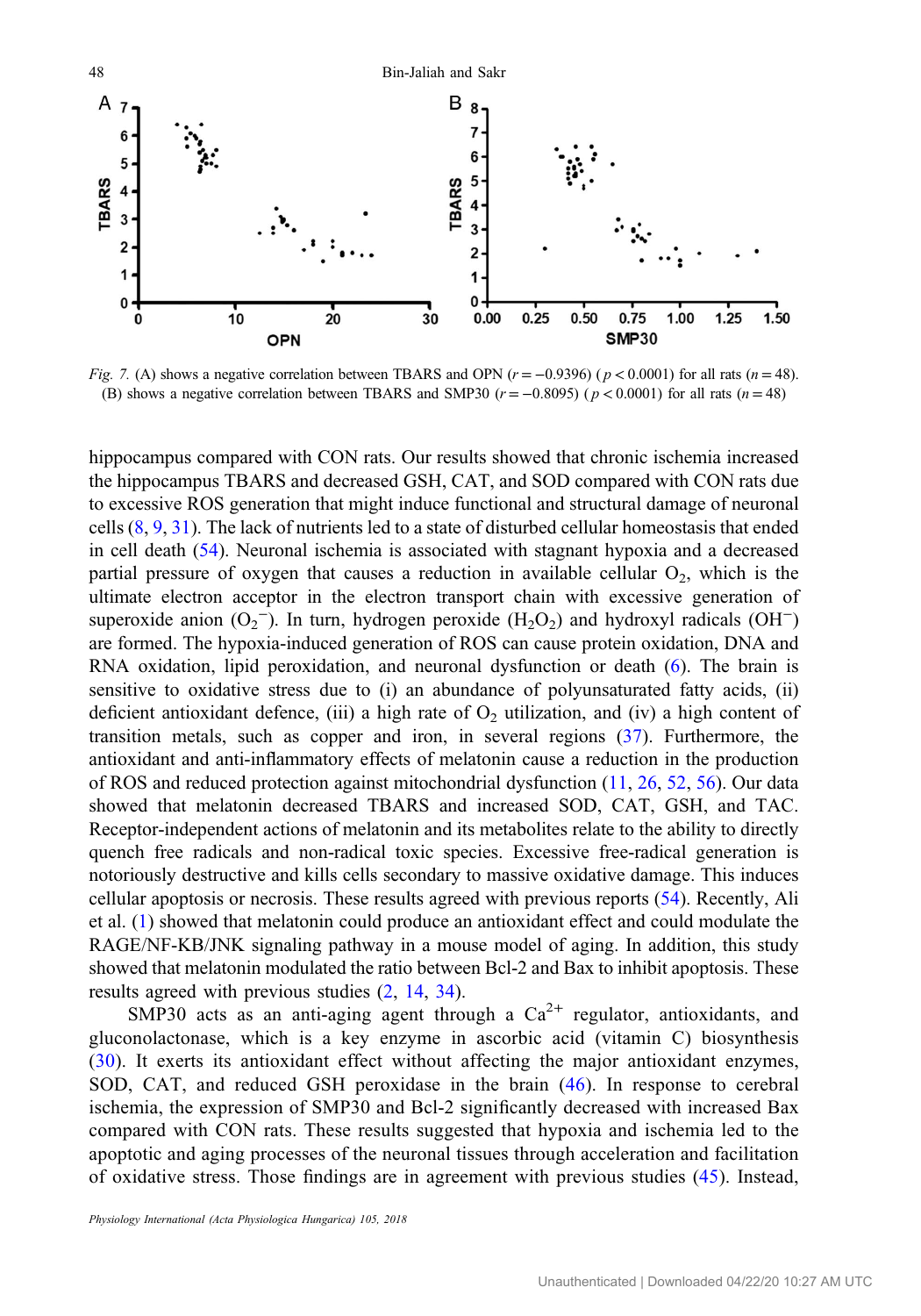melatonin treatment after BCCAO upregulated the downregulated expression of SMP30 compared with the BCCAO group. Melatonin exerted its anti-aging effect by upregulating multiple genes. Epigenetic actions of melatonin that relate to brain aging, and neurodegenerative diseases remain poorly characterized. However, chronic treatment with melatonin in the SAMP8 model could reduce oxidative stress and neurodegenerative pathways, as well as tau phosphorylation and markers of cerebral aging and neurodegeneration, in SAMP8 brains. This indicated the neuroprotective and anti-aging effect of melatonin ([15](#page-12-0)). Recently, Yun et al. ([55](#page-14-0)) showed that melatonin restored the expression of SMP30, which is normally suppressed by p-cresol in chronic kidney failure patients due to induction of the autophagy pathway. Their findings suggested that the administration of melatonin could rescue renal function in patients with chronic kidney failure ([55\)](#page-14-0).

Agreeing with our results, a previous study demonstrated that spinal cord ischemia could depress the expression of OPN [\(40\)](#page-13-0). Several studies advocate that OPN might be involved in the cellular response to ischemic injury. Its effects in ischemia have been difficult to ascertain. OPN has actions that are both pro-inflammatory and anti-inflammatory ([27\)](#page-13-0). Previous studies on nervous tissues have shown that the OPN mRNA is expressed in rat's CNS neurons, and it is upregulated in microglia in response to brain ([21](#page-12-0)) and spinal cord injury ([16](#page-12-0)). In response to melatonin treatment, OPN significantly increased compared with BCCAO. Previous reports that concur with our data concluded that melatonin increased OPN expression and synthesis ([39](#page-13-0), [50\)](#page-14-0). OPN increased to exert its neuroprotective effects against tissue hypoxia and ischemia by decreasing the induction of nitric oxide synthase, increasing NF-kB activity and increasing PI3K activation ([28](#page-13-0)). In addition, the upregulation of OPN aids in inhibiting cleaved caspase-3 ([10\)](#page-12-0). OPN is inversely correlated with TBARS in these data.

These findings could suggest that melatonin exerted anti-aging and antioxidant effects by upregulating the downregulated SMP30 and OPN. Therefore, treating with natural antioxidants and free-radical scavengers such as melatonin is a possible therapeutic strategy for ameliorating oxidative stress and brain injury resulting from CHP. Further research on these molecules is required to explore their potential and confirm their candidature as neuroprotective drugs.

One of the limitations of this study was the separation of melatonin-treated rats. They were housed separately, whereas all other rats were housed in groups. Isolation might alter several physiological functions, and melatonin may modify these physiological functions.

## Conclusions

CHP increased oxidative stress and reduced expression of the antiapoptotic OPN and the antiaging SMP30. Post-ischemic treatment with melatonin could exert neuroprotective effects by upregulating the suppressed anti-aging genes, antiapoptotic genes, and antioxidant enzymes.

#### Acknowledgements

The authors would like to express their gratitude to King Khalid University, Abha, Saudi Arabia and Mansoura University, Mansoura, Egypt for providing administrative and technical support.

#### Conflict of interest

The authors have no conflict of interest to declare.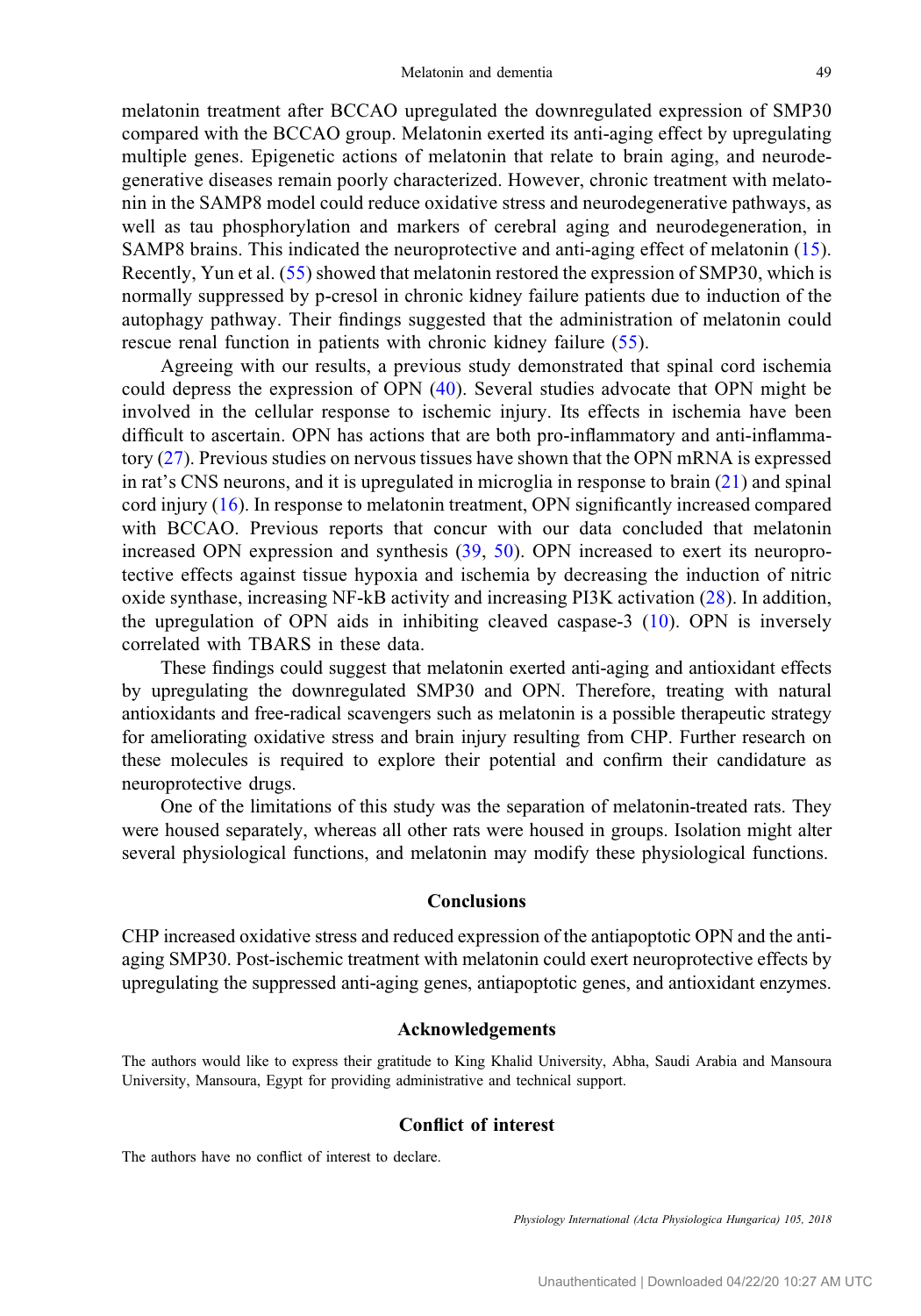#### <span id="page-12-0"></span>50 Bin-Jaliah and Sakr

#### **REFERENCES**

- 1. Ali T, Badshah H, Kim TH, Kim MO: Melatonin attenuates D-galactose-induced memory impairment, neuroinflammation and neurodegeneration via RAGE/NF-K B/JNK signaling pathway in aging mouse model. J. Pineal Res. 58, 71–85 (2015)
- 2. Ali T, Kim MO: Melatonin ameliorates amyloid beta-induced memory deficits, tau hyperphosphorylation and neurodegeneration via PI3/Akt/GSk3beta pathway in the mouse hippocampus. J. Pineal Res. 59, 47–59 (2015)
- 3. Arruda LF, Arruda SF, Campos NA, de Valencia FF, Siqueira EM: Dietary iron concentration may influence aging process by altering oxidative stress in tissues of adult rats. PLoS One 8, e61058 (2013)
- 4. Battistin L, Cagnin A: Vascular cognitive disorder. A biological and clinical overview. Neurochem. Res. 35, 1933–1938 (2010)
- 5. Birks J, Harvey RJ: Donepezil for dementia due to Alzheimer's disease. Cochrane Database Syst. Rev. 25, CD001190 (2006)
- 6. Butterfield DA, Lauderback CM: Lipid peroxidation and protein oxidation in Alzheimer's disease brain: potential causes and consequences involving amyloid beta-peptide-associated free radical oxidative stress. Free Radic. Biol. Med. 32, 1050–1060 (2002)
- 7. Cardinali DP, Nagle CA, Freire F, Rosner JM: Effects of melatonin on neurotransmitter uptake and release by synaptosome-rich homogenates of the rat hypothalamus. Neuroendocrinology 18, 72–85 (1975)
- 8. Chen SD, Lee JM, Yang DI, Nassief A, Hsu CY: Combination therapy for ischemic stroke: potential of neuroprotectants plus thrombolytics. Am. J. Cardiovasc. Drugs 2, 303–313 (2002)
- 9. Chen SD, Lin TK, Yang DI, Lee SY, Shaw FZ, Liou CW, Chuang YC: Protective effects of peroxisome proliferator-activated receptors gamma coactivator-1alpha against neuronal cell death in the hippocampal CA1 subfield after transient global ischemia. J. Neurosci. Res. 88, 605–613 (2010)
- 10. Chen W, Ma Q, Suzuki H, Hartman R, Tang J, Zhang JH: Osteopontin reduced hypoxia-ischemia neonatal brain injury by suppression of apoptosis in a rat pup model. Stroke 42, 764–769 (2011)
- 11. Das A, McDowell M, Pava MJ, Smith JA, Reiter RJ, Woodward JJ, Varma AK, Ray SK, Banik NL: The inhibition of apoptosis by melatonin in VSC4.1 motoneurons exposed to oxidative stress, glutamate excitotoxicity, or TNF-alpha toxicity involves membrane melatonin receptors. J. Pineal Res. 48, 157–169 (2010)
- 12. Du X, Chen L, Huang D, Peng Z, Zhao C, Zhang Y, Zhu Y, Wang Z, Li X, Liu G: Elevated apoptosis in the liver of dairy cows with ketosis. Cell. Physiol. Biochem. 43, 568–578 (2017)
- 13. Esteban S, Garau C, Aparicio S, Moranta D, Barcelo P, Fiol MA, Rial R: Chronic melatonin treatment and its precursor L-tryptophan improve the monoaminergic neurotransmission and related behavior in the aged rat brain. J. Pineal Res. 48, 170–177 (2010)
- 14. Feng Z, Cheng Y, Zhang JT: Long-term effects of melatonin or 17 beta-estradiol on improving spatial memory performance in cognitively impaired, ovariectomized adult rats. J. Pineal Res. 37, 198–206 (2004)
- 15. Gutierrez-Cuesta J, Tajes M, Jimenez A, Camins A, Pallas M: Effects of melatonin in the brain of the senescence-accelerated mice-prone 8 (SAMP8) model. Rev. Neurol. 52, 618–622 (2011)
- 16. Hashimoto M, Koda M, Ino H, Murakami M, Yamazaki M, Moriya H: Upregulation of osteopontin expression in rat spinal cord microglia after traumatic injury. J. Neurotrauma 20, 287–296 (2003)
- 17. Huang Q, Dunn RT 2nd, Jayadev S, DiSorbo O, Pack FD, Farr SB, Stoll RE, Blanchard KT: Assessment of cisplatin-induced nephrotoxicity by microarray technology. Toxicol. Sci. 63, 196–207 (2001)
- 18. Hudkins KL, Giachelli CM, Cui Y, Couser WG, Johnson RJ, Alpers CE: Osteopontin expression in fetal and mature human kidney. J. Am. Soc. Nephrol. 10, 444–457 (1999)
- 19. Ishigami A, Handa S, Maruyama N, Supakar PC: Nuclear localization of senescence marker protein-30, SMP30, in cultured mouse hepatocytes and its similarity to RNA polymerase. Biosci. Biotechnol. Biochem. 67, 158–160 (2003)
- 20. Katalinic V, Modun D, Music I, Boban M: Gender differences in antioxidant capacity of rat tissues determined by 2,2′-azinobis (3-ethylbenzothiazoline 6-sulfonate; ABTS) and ferric reducing antioxidant power (FRAP) assays. Comp. Biochem. Physiol. C Toxicol. Pharmacol. 140, 47–52 (2005)
- 21. Kim SY, Choi YS, Choi JS, Cha JH, Kim ON, Lee SB, Chung JW, Chun MH, Lee MY: Osteopontin in kainic acid-induced microglial reactions in the rat brain. Mol. Cells 13, 429–435 (2002)
- 22. Li DD, Luo Z, Chen GH, Song YF, Wei CC, Pan YX: Identification of apoptosis-related genes Bcl2 and Bax from yellow catfish Pelteobagrus fulvidraco and their transcriptional responses to waterborne and dietborne zinc exposure. Gene 633, 1–8 (2017)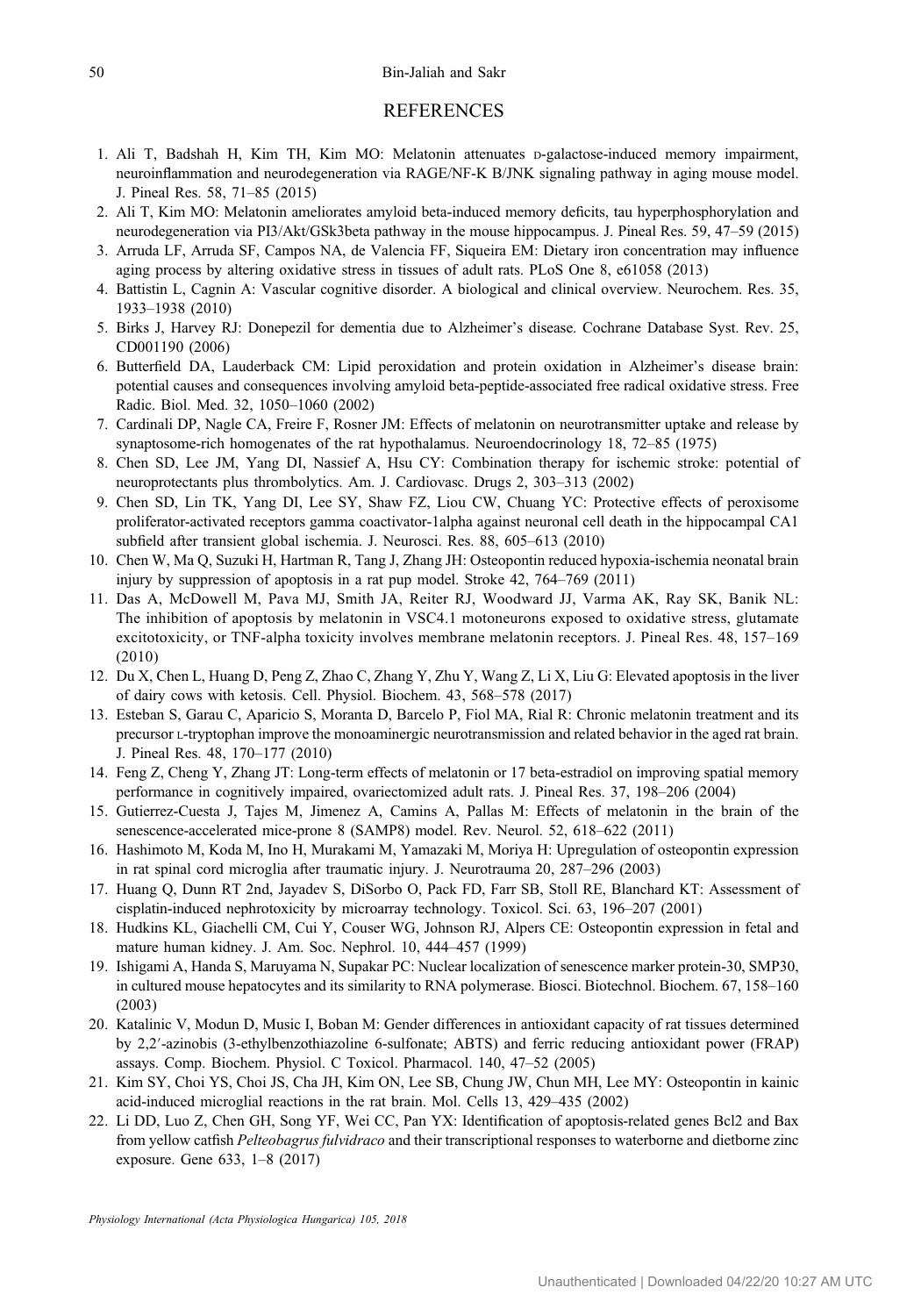- <span id="page-13-0"></span>23. Li GY, Xie P, Li HY, Hao L, Xiong Q, Qiu T: Involment of p53, Bax, and Bcl-2 pathway in microcystinsinduced apoptosis in rat testis. Environ. Toxicol. 26, 111–117 (2011)
- 24. Malhotra S, Sawhney G, Pandhi P: The therapeutic potential of melatonin: a review of the science. MedGenMed. 6, 46 (2004)
- 25. Manchester LC, Coto-Montes A, Boga JA, Andersen LP, Zhou Z, Galano A, Vriend J, Tan DX, Reiter RJ: Melatonin: an ancient molecule that makes oxygen metabolically tolerable. J. Pineal Res. 59, 403–419 (2015)
- 26. Mauriz JL, Collado PS, Veneroso C, Reiter RJ, Gonzalez-Gallego J: A review of the molecular aspects of melatonin's anti-inflammatory actions: recent insights and new perspectives. J. Pineal Res. 54, 1–14 (2013)
- 27. Mazzali M, Kipari T, Ophascharoensuk V, Wesson JA, Johnson R, Hughes J: Osteopontin a molecule for all seasons. QJM 95, 3–13 (2002)
- 28. Meller R, Stevens SL, Minami M, Cameron JA, King S, Rosenzweig H, Doyle K, Lessov NS, Simon RP, Stenzel-Poore MP: Neuroprotection by osteopontin in stroke. J. Cereb. Blood Flow Metab. 25, 217–225 (2005)
- 29. Meyer JS, Rauch G, Rauch RA, Haque A: Risk factors for cerebral hypoperfusion, mild cognitive impairment, and dementia. Neurobiol. Aging 21, 161–169 (2000)
- 30. Miyata M, Suzuki S, Misaka T, Shishido T, Saitoh S, Ishigami A, Kubota I, Takeishi Y: Senescence marker protein 30 has a cardio-protective role in doxorubicin-induced cardiac dysfunction. PLoS One 8, e79093 (2013)
- 31. Niizuma K, Endo H, Chan PH: Oxidative stress and mitochondrial dysfunction as determinants of ischemic neuronal death and survival. J. Neurochem. 1, 133–138 (2009)
- 32. Pakaski M, Feher A, Juhasz A, Drotos G, Fazekas OC, Kovacs J, Janka Z, Kalman J: Serum adipokine levels modified by donepezil treatment in Alzheimer's disease. J. Alzheimers Dis. 38, 371–377 (2014)
- 33. Parada E, Buendia I, Leon R, Negredo P, Romero A, Cuadrado A, Lopez MG, Egea J: Neuroprotective effect of melatonin against ischemia is partially mediated by alpha-7 nicotinic receptor modulation and HO-1 overexpression. J. Pineal Res. 56, 204–212 (2014)
- 34. Reiter RJ, Mayo JC, Tan DX, Sainz RM, Alatorre-Jimenez M, Qin L: Melatonin as an antioxidant: under promises but over delivers. J. Pineal Res. 61, 253–278 (2016)
- 35. Reiter RJ, Tan DX, Leon J, Kilic U, Kilic E: When melatonin gets on your nerves: its beneficial actions in experimental models of stroke. Exp. Biol. Med. 230, 104–117 (2005)
- 36. Reiter RJ, Tan DX, Manchester LC, Qi W: Biochemical reactivity of melatonin with reactive oxygen and nitrogen species: a review of the evidence. Cell Biochem. Biophys. 34, 237–256 (2001)
- 37. Romuk EB, Szczurek W, Oles M, Gabrysiak A, Skowron M, Nowak P, Birkner E: The evaluation of the changes in enzymatic antioxidant reserves and lipid peroxidation in chosen parts of the brain in an animal model of Parkinson disease. Adv. Clin. Exp. Med. 26, 953–959 (2017)
- 38. Rosales-Corral SA, Acuna-Castroviejo D, Coto-Montes A, Boga JA, Manchester LC, Fuentes-Broto L, Korkmaz A, Ma S, Tan DX, Reiter RJ: Alzheimer's disease: pathological mechanisms and the beneficial role of melatonin. J. Pineal Res. 52, 167–202 (2012)
- 39. Roth JA, Kim BG, Lin WL, Cho MI: Melatonin promotes osteoblast differentiation and bone formation. J. Biol. Chem. 274, 22041–22047 (1999)
- 40. Sakr HF, Abbas AM, Bin-Jaliah I: Modulation of the neurological and vascular complications by grape seed extract in a rat model of spinal cord ischemia-reperfusion injury by downregulation of both osteopontin and cyclooxygenase-2. Can. J. Physiol. Pharmacol. 94, 719–727 (2016)
- 41. Sakr HF, Abbas AM, Elsamanoudy AZ: Effect of valsartan on cardiac senescence and apoptosis in a rat model of cardiotoxicity. Can. J. Physiol. Pharmacol. 94, 588–598 (2016)
- 42. Sakr HF, Al-Ani B: Modulation of proinflammatory cytokines and leukocyte mobilization by melatonin in response to sterile tissue injury in Wistar albino rats. Saudi Med. J. 34, 470–476 (2013)
- 43. Sakr HF, Khalil KI, Hussein AM, Zaki MS, Eid RA, Alkhateeb M: Effect of dehydroepiandrosterone (DHEA) on memory and brain derived neurotrophic factor (BDNF) in a rat model of vascular dementia. J. Physiol. Pharmacol. 65, 41–53 (2014)
- 44. Santana Pereira JA, de Haan A, Wessels A, Moorman AF, Sargeant AJ: The mATPase histochemical profile of rat type IIX fibres: correlation with myosin heavy chain immunolabelling. Histochem. J. 27, 715–722 (1995)
- 45. Sato Y, Kajiyama S, Amano A, Kondo Y, Sasaki T, Handa S, Takahashi R, Fukui M, Hasegawa G, Nakamura N, Fujinawa H, Mori T, Ohta M, Obayashi H, Maruyama N, Ishigami A: Hydrogen-rich pure water prevents superoxide formation in brain slices of vitamin C-depleted SMP30/GNL knockout mice. Biochem. Biophys. Res. Commun. 375, 346–350 (2008)
- 46. Son TG, Zou Y, Jung KJ, Yu BP, Ishigami A, Maruyama N, Lee J: SMP30 deficiency causes increased oxidative stress in brain. Mech. Ageing Dev. 127, 451–457 (2006)